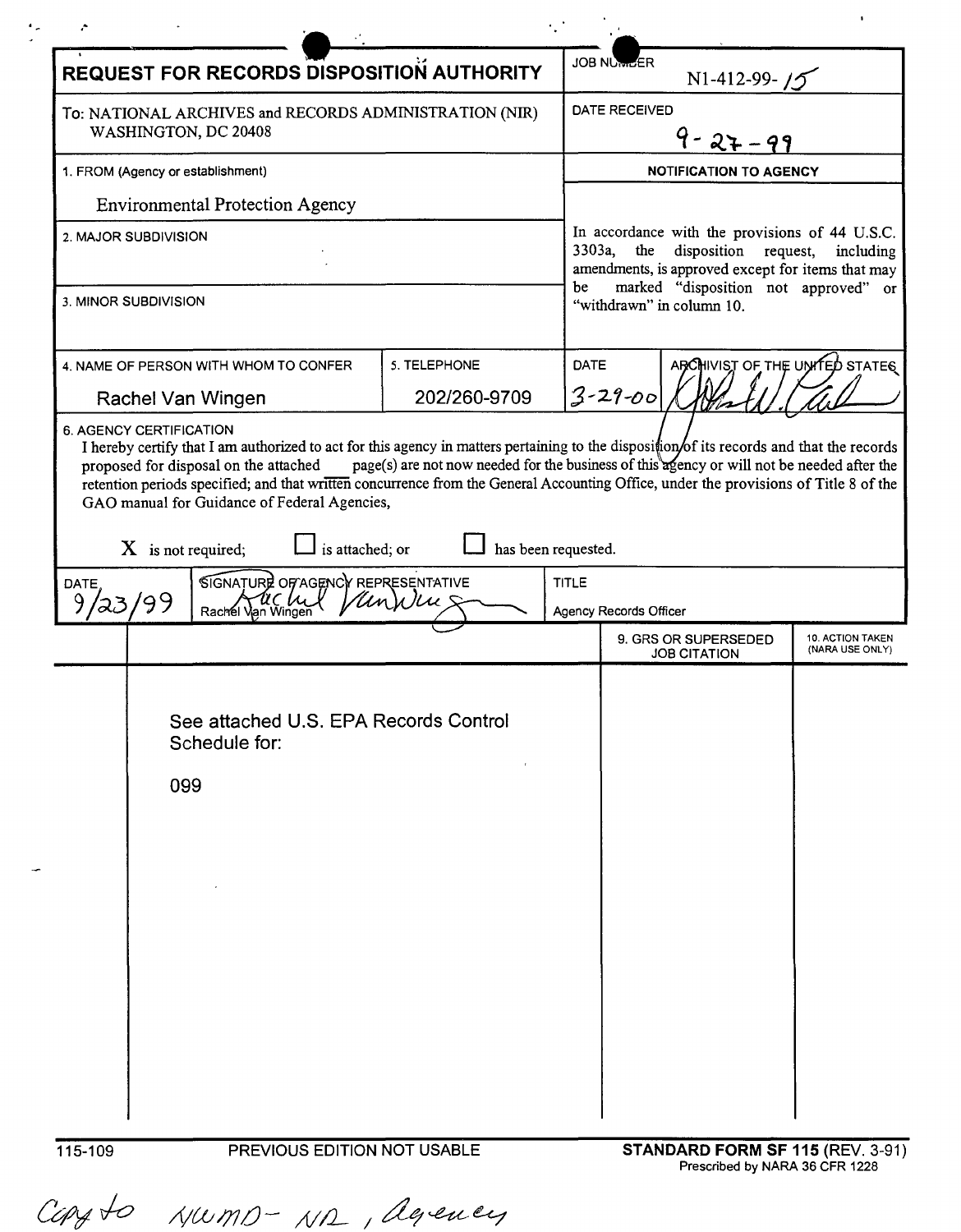## **DRAFT OF 11/8/99**

# **u.s. EPA RECORDS SCHEDULE**

•<br>●

**~ SERIES TITLE:** pilot Projects

**PROGRAM:** All Programs

**EPA SERIES NO:** 099

**AGENCY FILE CODE:** SURV 099

**NARA DISPOSAL AUTHORITY:** Nl-412-99-1S (Use this number to retire records to the FRC)

**APPLICABILITY:** Agency-wide

# *IDENTIFYING INFORMATION:*

**DESCRIPTION:** Contains supporting documentation relating to pilot projects which explore new technologies, cleanup methods, etc., to improve the environment in a variety of ways. Frequently a pilot is conducted on a small scale to determine the feasibility of full-scale implementation. Examples include the Medical Waste Tracking demonstration program, Environmental Leadership pilot Project which encourages facilities to develop innovative auditing and compliance programs and to reduce the risk of non-compliance through pollution prevention practices, and the Delaware Estuary project designed to facilitate access to environmental data in the Delaware Estuary Region. Records consist of proposals, monitoring and measurement plans, correspondence, progress reports, and related documentation.

*Excludes final reports, and unsuccessful bids and proposals which are scheduled separately.*

**ARRANGEMENT:** Arrangement varies.

**TYPE OF RECORDS:** Case files

**SPECIFIC RESTRICTIONS:** None

**MEDIUM:**

**VITAL RECORD:**  $N<sub>O</sub>$ 

Paper, electronic, photographs, publications, maps and architectural materials

**FUNCTIONS SUPPORTED:** Program operations

**SPECIFIC LEGAL REQUIREMENTS:** None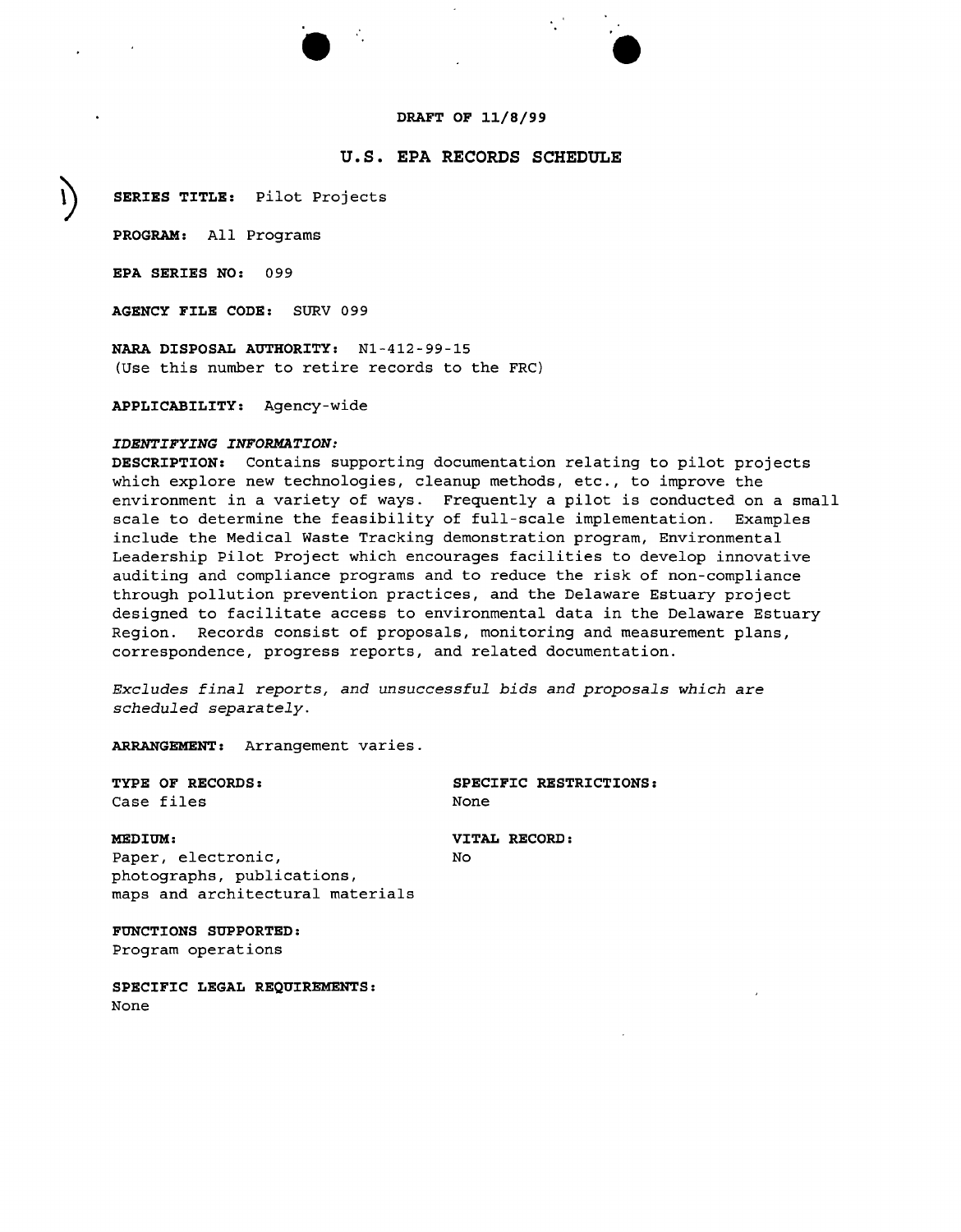#### **EPA SERIES NO. 099**

## *DISPOSITION INFORMATION:*

**FINAL DISPOSITION: a.** Record copy: Disposable **TRANSFER TO FRC PERMITTED:**

b. Electronic versions created by electronic mail and word processing applications: Disposable No

### **FILE BREAK INSTRUCTIONS:**

a. Break file at the completion of the project.

b. See Disposition Instructions.

#### **DISPOSITION INSTRUCTIONS:**

a. Keep inactive materials in office up to 2 years after file break, then retire to FRC. Destroy 10 years after file break.

Yes

b. Delete when recordkeeping copy is generated.

#### *APPLICATION GUIDANCE:*

**REASONS FOR DISPOSITION:** pilot projects are undertaken to study the feasibility of a full-scale program. The final reports from pilot studies contain valuable information on the decision-making processes of the Agency, such as technologies and processes considered, etc., and are covered in EPA 258. The 10-year retention for supporting documentation is sufficient for the Agency's administrative needs.

**AGENCY-WIDE GUIDANCE:** If the pilot project becomes an Agency program, the records series must be scheduled separately. A copy of the final report, along with any background documentation generated before the pilot project was initiated, may be filed in Program Development (EPA 143 for Headquarters and EPA 126 for Regions). Copies of documents incorporated into program development files or other series are to be retired according to the disposition instructions for the related series.

Unsuccessful bids and proposals are covered in EPA 275. Final deliverables and reports are scheduled as EPA 258.

Documentation for electronic systems pilot projects is covered in EPA 304 - Systems Documentation.

**PROGRAM OFFICE GUIDANCE/DESCRIPTIVE INFORMATION:**

| CUSTODIAL INFORMATION:           |                |
|----------------------------------|----------------|
| CONTROLLING UNIT: Multiple units | CONTACT POINT: |
| Name:                            | Name:          |
| Location:                        | Mail Code:     |
| Inclusive Dates:                 | Telephone:     |